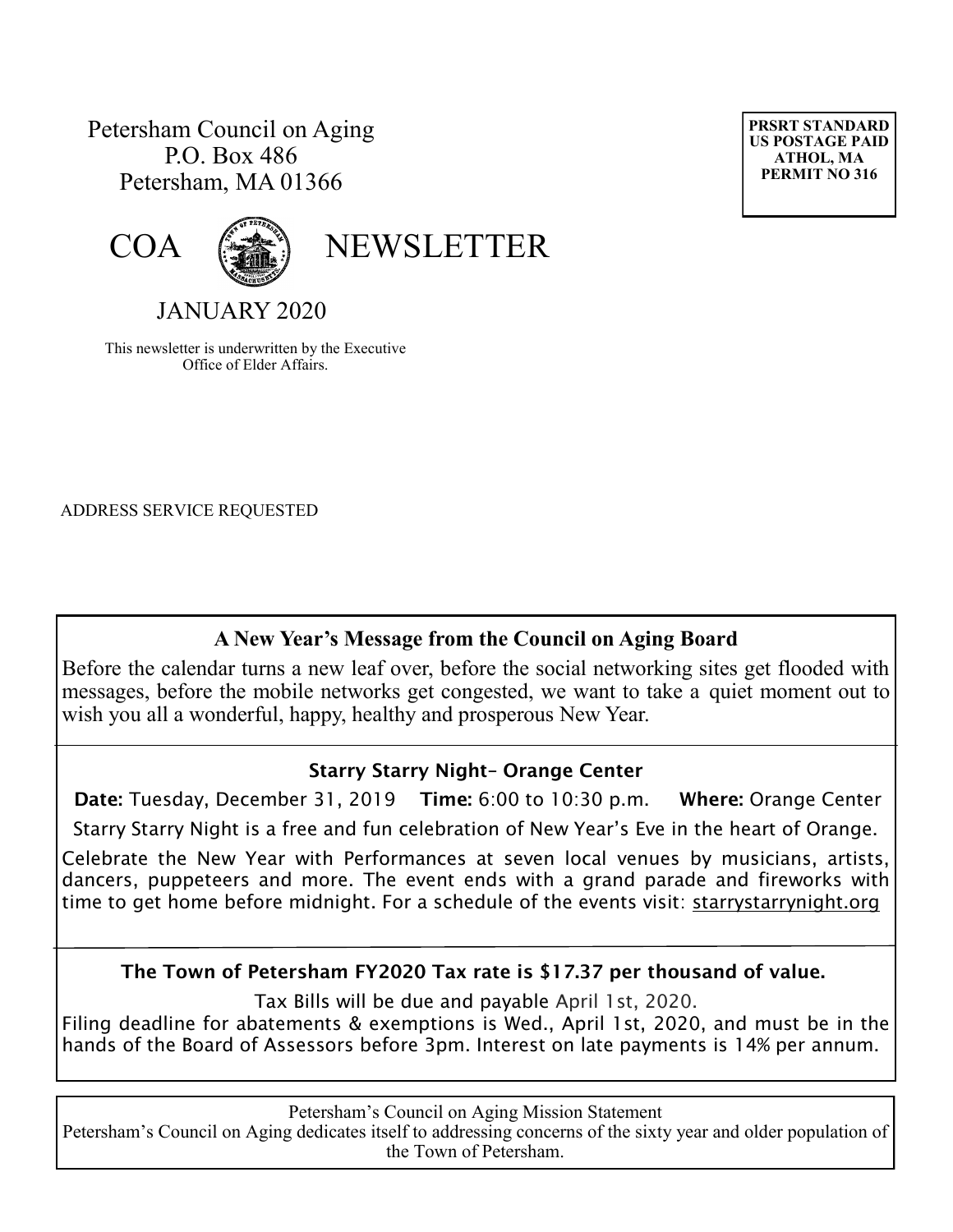### **PETERSHAM EVENTS AND NOTICES**

### **Congregational Church Game Supper**

**Date:** Saturday, January 11, 2020 **Time**: 6:00 p.m. **Cost:** \$20.00 pp For Reservations call Ruth Robinson: 978-724-3471

### **COA Sponsored Card Playing**

Card playing has resumed in the Lower Town Hall. All are Welcome. **Time:** 1:00 p.m. after the first Monday lunch each month.

### **Yoga at the Davis Memorial**

Danielle McDonald will resume Thursday Yoga Classes at the Davis Memorial in January.

- **Vinyasa Flow classes** will be held from 5:30 to 6:15 p.m. Involves moderate strength and continuous movement.
- **Gentle Hatha Yoga** will be held from 6:30 to 7:30 p.m. Recommended for beginners and those who want a slower pace. **Cost is \$10 per class or \$15 for both**

### **Pickleball Games**

The Open Space/Recreation Committee continues to sponsor pickleball games at the Center School on Friday evenings from 5 to 7 p.m. All are welcome!

### **Ping Pong in the Town Hall**

The Open Space/Recreation Committee continues to sponsor ping pong in the town hall on Mondays from 11:30 to 1:30. A new time of Thursday evenings from 5 to 7 p.m. has been suggested. People are still being sought to monitor the evening times on a rotating basis before the Thursday evening time is added. Please sign in when you arrive at the Town Hall. If you have your own paddles you are welcome to bring them. Contact Ari Pulgliese at the Country Store if you have questions. All are welcome!

## **COA BOARD NOTES**

- The COA Board met on Monday, December 9, 2019 at 10 a.m.
- November Minutes were accepted.
- Treasurer's Report was approved.
- Board Officers were elected for the upcoming year.
- Reminder: no lunch would be served on January 20th Martin Luther King Holiday.
- Board again confirmed an upcoming enrichment/cultural program by musician Dan Kirouac at 12:45 p.m. on March 23, 2020; and a program with storyteller Davis Bates is now scheduled for May 11, 2020 at 12:45.
- Discussions were held on: 1. Continuation of fitness, yoga, and Tai Chi programs for the winter season: 2. Talks continued regarding COA luncheons: regular lunch attendees agreed to move luncheon time to 11:30 if the Board hired a potential candidate: 3. The Board can add 2 more members; anyone interested should let a board member know: 4. Correspondence items were read: and; 5. Discussions were held on possible future Health Programs the Board could offer.
- *The next Board meeting will be on Monday, January 13, 2020 at 10 a.m. in the Town Hall on the Lower Level. The meeting is open to the public.*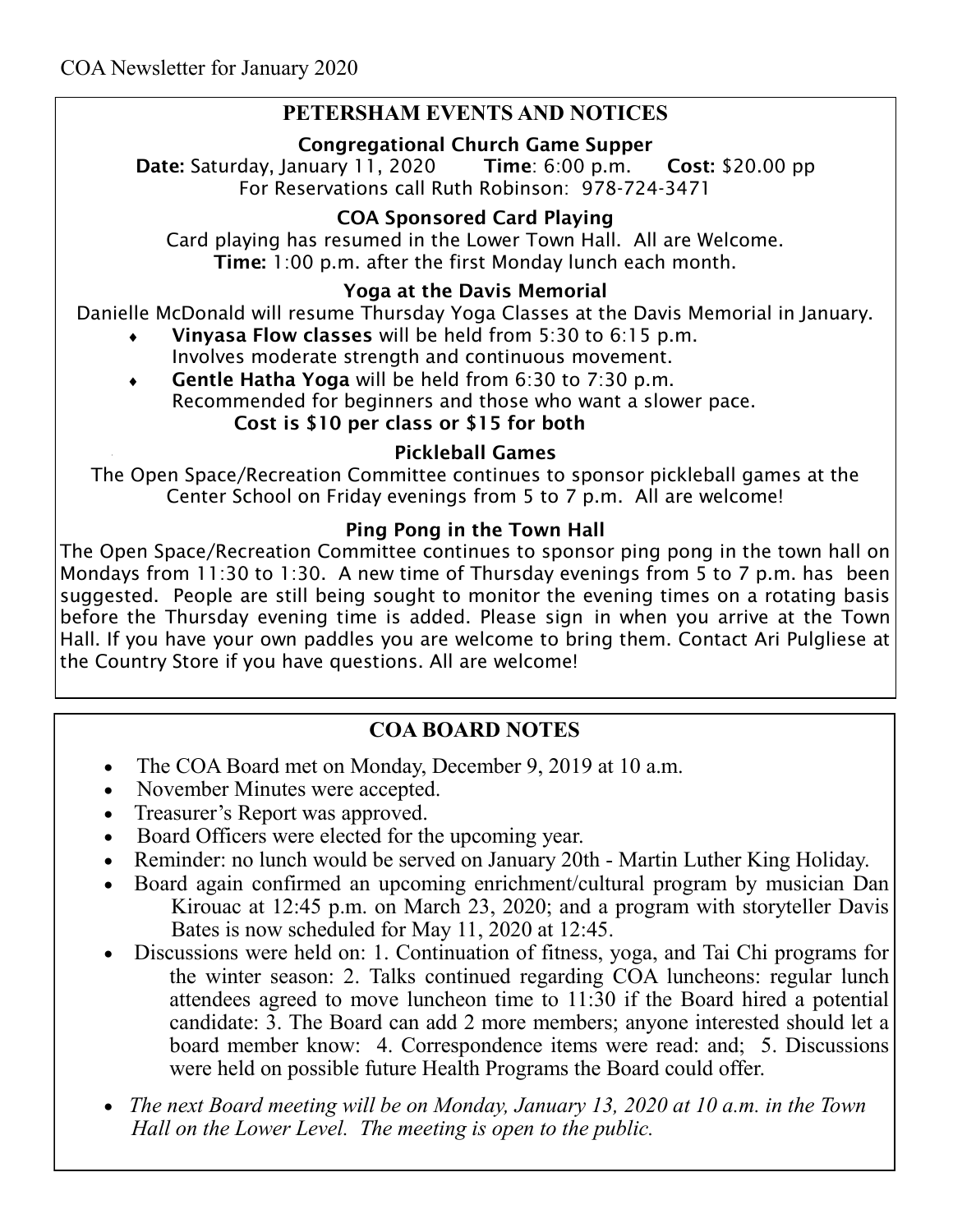# **PETERSHAM ART CENTER**

The Art Center will be closed during January. We thank all of you for your support during 2019.

## **Free Technology Help Desk at the Athol Public Library**

**When:** Every Tuesday from 1:00 to 2:00 pm! **Where:** Athol Public Library, 568 Main Street Feel free to drop by with your device and get some help. No appointment is necessary. Free help using your equipment or ours. Ask for Robin at the Circulation Desk.

#### **Resilience in Aging Support Group (Athol) Sponsored by LifePath with Support from the Massachusetts Council on Aging**

**When:** Thursdays: 1/2/20; 2/6/20; 3/5/20; 4/2/20; 5/7/20 1:00 p.m. to 2:30 p.m. **Where:** Athol Hospital, Hillis Board Room, 2033 Main St **Facilitator:** Raeann LeBlanc, PhD, DNP

**Description:** Rediscovering Our Strengths: Opportunities for the Body, Mind, and Spirit. A free support group for folks 60 and over who are looking for opportunities to connect with others and share their life experiences.

Topics for discussion include but are not limited to: Appreciating the strengths of our bodies; Learning skillful ways to give and receive support; Understanding advanced care planning; and; Memories: sharing stories of strength and care.

Bring your ideas to share with the group! Group meetings will be held on the first Thursday of each month. To register, or if you have questions, please contact Linda Puzan, at 413-773-5555, x2213 or 978-544-2259, x2213, or send an email to [lpuzan@lifepathma.org.](mailto:lpuzan@lifepathma.org) Drop-ins are welcome.

## My Dad's Better Than Your Dad

Three boys on the playground were bragging about their dads. One said. "My dad scribbles a few words, calls it a song and they pay him 50 bucks."

"Oh, yah! My dad scribbles a few words, calls it a poem and they pay him 100 bucks."

"That's nothin'," said the third kid. My dad scribbles a few words, calls it a sermon and it takes six people to collect all the money!"

# **COA Sponsored WINTER FITNESS, YOGA, and T'AI CHI CLASSES**

Fall classes will be held in the Petersham Town Hall. Anyone is welcome to attend these classes, regardless of age. Kay Berry is coordinator. If you have questions, call 978-724-6610 or email: PshamCOA@gmail.com.

|                               |                     | Fitness Classes w/ Patrick James will be held Mondays from 10 to 11 a.m. and Thursdays from 1:30 to 2:30 p.m. |
|-------------------------------|---------------------|---------------------------------------------------------------------------------------------------------------|
| Jan. 6, 9, 13, 16, 23, 27, 30 | No Class January 20 | Suggested donation: \$3.00.                                                                                   |

 Feb. 3, 6, 10, 13, 20, 24, 27 **No Class February 17** Mar. 2, 5, 9, 12

 **T'ai Chi classes with Valerie and Nick Wisnewski will be held from 4 to 5 p.m. on Mondays.**

Mar. 2, 9, 16, 23

Feb. 3, 10, 24 **No Class February 17**

Jan. 6, 13, 27 **No Class January 20** Suggested donation: \$5.00.

**Yoga classes with Pat Roix will be from 10:00 to 11:15 a.m. on Tuesdays.** Suggested donation: \$5.00. Jan. 7, 14, 21, 28 Feb. 4, 11, 18, 25 Mar. 3, 10

 Fitness, Yoga, and T'ai Chi classes are sponsored by the Petersham Council on Aging and are underwritten by the Executive Office of Elder Affairs.